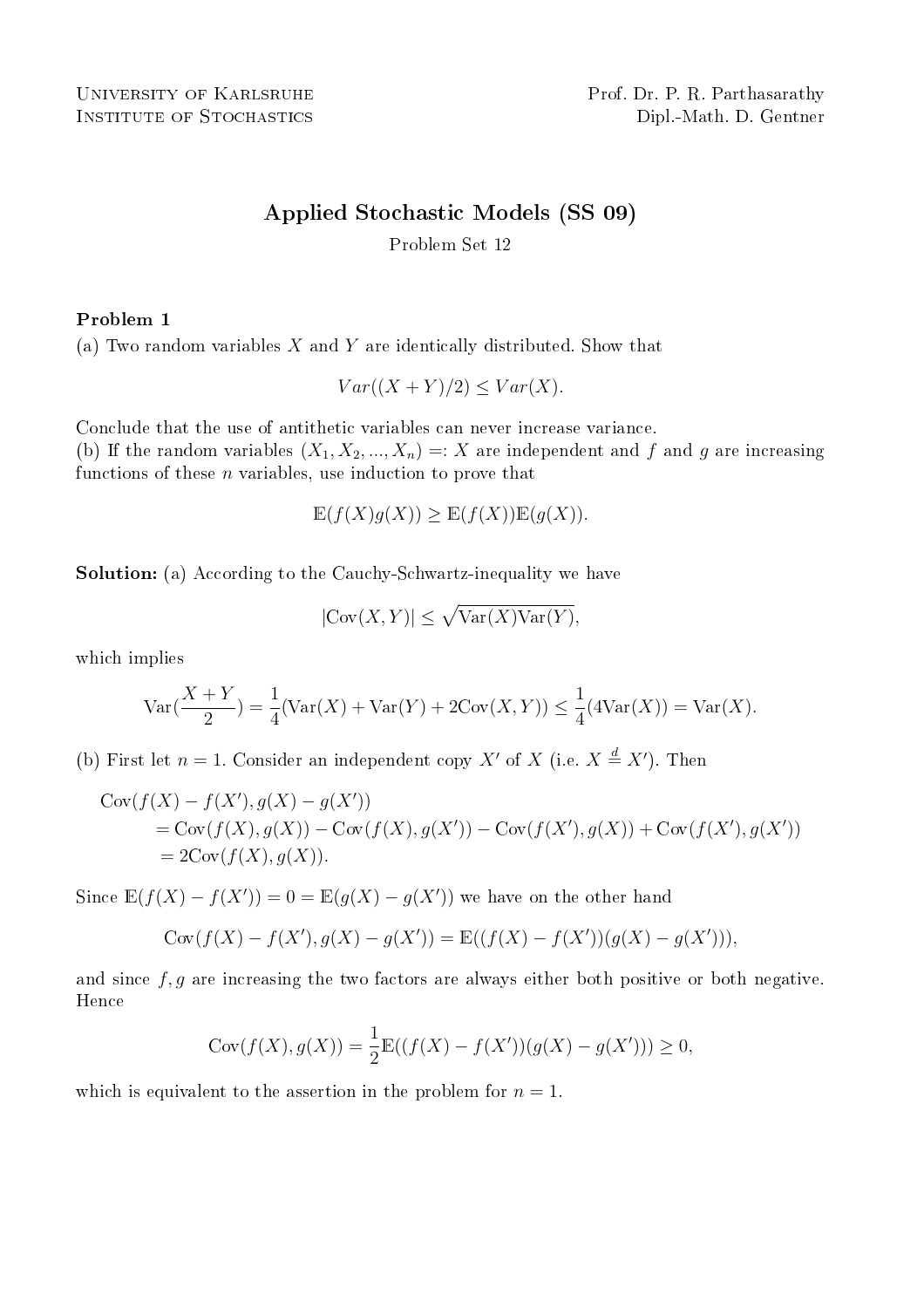Now assume the assumption is valid for all  $k \leq n-1$ . Then for  $X = (X_1, ..., X_n)$  by independence

$$
\mathbb{E}[f(X)g(X)] = \int \mathbb{E}[f(X_1, ..., X_{n-1}, x_n)g(X_1, ..., X_{n-1}, x_n)]\mathbb{P}^{X_n}(dx_n)
$$
  

$$
\geq \int \mathbb{E}[f(X_1, ..., X_{n-1}, x_n)]\mathbb{E}[g(X_1, ..., X_{n-1}, x_n)]\mathbb{P}^{X_n}(dx_n).
$$

where we applied the case  $k = n - 1$  to the monotonic functions  $f(\cdot, ..., \cdot, x_n)$  and  $g(\cdot, ..., \cdot, x_n)$ for arbitrary fixed  $x_n$ . The functions

$$
m(x_n) := \mathbb{E}[f(X_1, ..., X_{n-1}, x_n)], \quad k(x_n) := \mathbb{E}[g(X_1, ..., X_{n-1}, x_n)]
$$

are clearly monotonic, hence we may apply the case  $n = 1$  as follows:

$$
\int \mathbb{E}[f(X_1, ..., X_{n-1}, x_n)] \mathbb{E}[g(X_1, ..., X_{n-1}, x_n)] \mathbb{P}^{X_n}(dx_n) = \mathbb{E}[m(X_n)k(X_n)]
$$
  
\n
$$
\geq \mathbb{E}[m(X_n)] \mathbb{E}[k(X_n)],
$$

and the last term is nothing but  $\mathbb{E}[f(X)]\mathbb{E}[g(X)]$  by independence and Fubini.

#### Problem 2

-

-

-

Generate 300 pairs of random numbers and use them to simulate an  $M/\Gamma(2,2)/1$  queue. Arrivals are exponential with mean 2 and service times are gamma with parameters (2,2). Obtain the average waiting time of the customers.

Solution: An implementation will be shown in the exercise session. Here is the simulation of the queue (i.e. the simulation of all interarrival times  $T_i$  and all service times  $S_i$ ) and the derivation of the mean empirical waiting time of a customer in such a simulation. Generate independent  $U_1, ..., U_n \sim U(0, 1)$  ( $n = 300$  here). In our case we use the 300 variables for a simulation for 100 customers since for each customer we need to simulate one interarrival time (1 variable is enough to simulate an exponential variable) and one service time (here we take two  $U_i$ 's since  $\Gamma(2,2)$  is most conveniently simulated as the sum of two independent  $Exp(2)$ variables). Use the first 100 to simulate the interarrival times  $T_i$  ( $T_i :=$  time between the arrival of the  $i^{th}$  and the  $(i-1)^{th}$  customer for  $i > 1$ ,  $T_1 :=$  arrival time of first customer) and the next 200 to simulate the service times  $S_i$  ( $S_i$  = time needed to serve the i<sup>th</sup> customer). In our case this means

for  $i = 1..100$  do  $\{T_i := -2 \ln U_i\}$ for  $i = 1..100$  do  $\{S_i := -\frac{1}{2}\}$  $\frac{1}{2}\ln(U_{i+100}U_{i+200});\}$ 

The waiting times  $Q_i$  are then given by

 $Q_1 := 0;$ for  $i = 2..100$  do  $\{Q_i := [Q_{i-1} + S_{i-1} - T_i]^+; \}$ 

 while their average is  $\overline{Q} = \frac{1}{10}$ 100  $\sum_{100}$  $\sum_{i=1}^{100} Q_i$ . Note that since  $\mathbb{E}[T_i] = 2 > 1 = \mathbb{E}[S_i]$  a stationary distribution exists.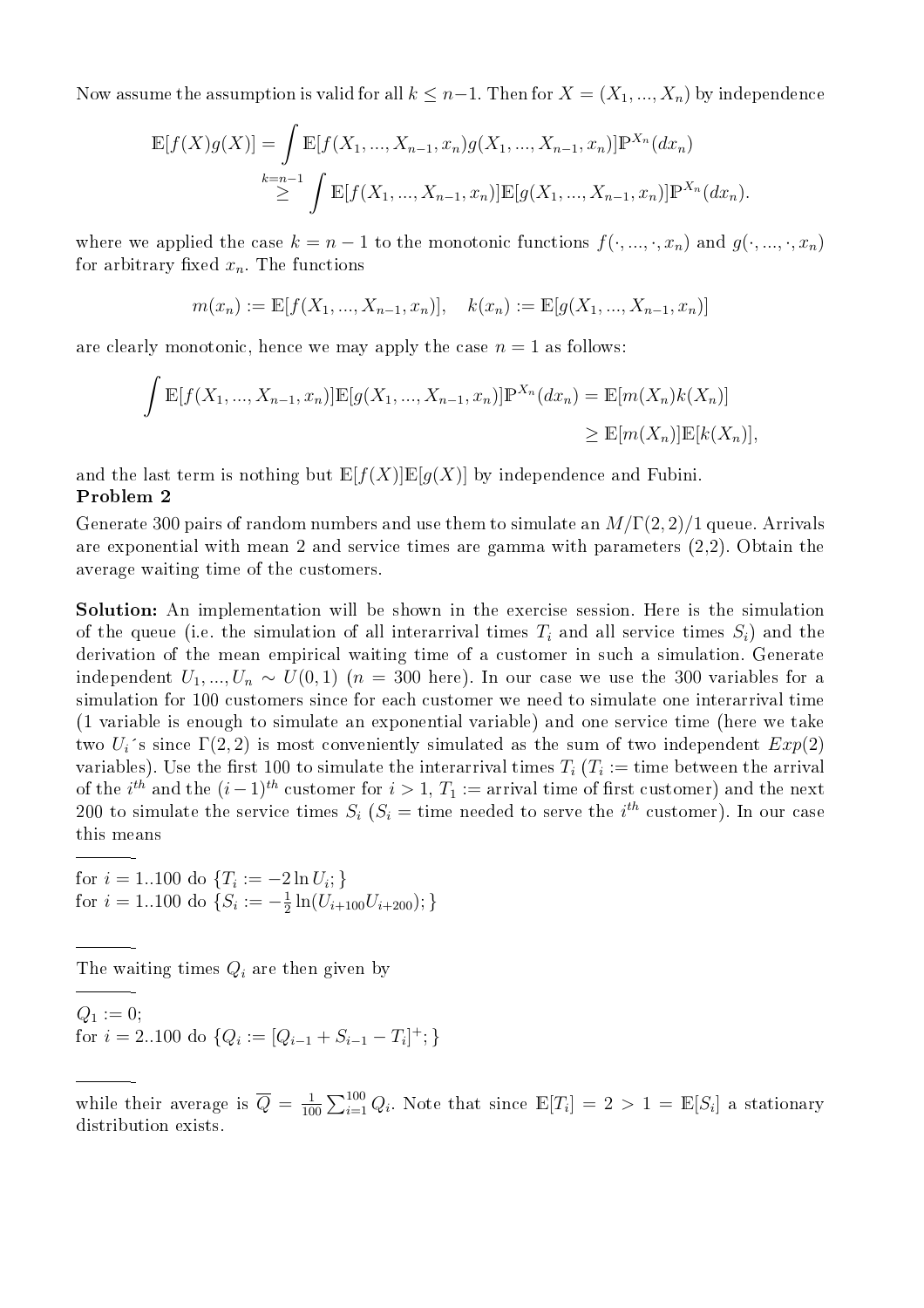## Problem 3

A point process consisting of randomly occurring points in the plane is said to be a twodimensional Poisson process having rate  $\lambda$  if the number of points in any given area A is Poisson distributed with mean  $\lambda |A|$  (| · | denotes area or 2-dim Lebesgue measure) and the numbers of points in disjoint regions are independent.

Write an algorithm to simulate points of this process in a circular region of radius  $r$  centered around a fixed point  $O$ .

(Hint: Let  $R_i$ ,  $i = 1, 2, 3, ...$  denote the distance between O and its  $i^{th}$  nearest Poisson point. Then  $P(\pi R_1^2 > b) = e^{-\lambda b}$ ,  $P(\pi R_2^2 - \pi R_1^2 > b | R_1) = e^{-\lambda b}$ , ...)

### Solution:

We are looking for characteristics of the process which are easy to simulate. Label the points of the process in increasing order with respect to their distance  $R_i$  to the origin. Next describe a point  $x_i$  of the process in terms of its polar coordinates  $(R_i, \varphi_i)$ . Following the hint, we note that

$$
P(\pi R_1^2 > b) = P(\text{no points are in the circle around 0 with area } b) = e^{-\lambda b},
$$

and

$$
P(\pi R_{i+1}^2 - \pi R_i^2 > b | R_i) = P(\text{no points are in the anulus around 0 with inner radius } R_i \text{ and area } b)
$$
  
=  $e^{-\lambda b}, \quad i > 1.$ 

This means that we may simulate the R'<sub>i</sub>s as follows: Start with  $R_1 := \sqrt{-\frac{1}{\pi\lambda}\ln(U_1)}$ ,  $U_1 \sim$ U(0, 1), and simulate recursively  $R_{i+1} := \sqrt{R_i^2 - \frac{1}{\lambda \pi} \ln(U_i)}$ ,  $U_i \sim U(0, 1)$  (the  $U_i$ s must be independent).

We are left with simulating the angles  $\varphi_i$ . Since  $P(\varphi_i \leq \vartheta) = \frac{\vartheta}{2\pi}$ ,  $\varphi_i$  is  $U(0, 2\pi)$ -distributed and can be simulated via  $\varphi_i = 2\pi V_i$  where  $V_i \sim U(0, 1)$  are independent. This yields the following algorithm:

$$
R_0 := 0; n := 0; r := 10;
$$
  
While  $R_n \le r$  do  
  

$$
\{U := Unif(0, 1);
$$
  

$$
n := n + 1;
$$
  

$$
R_n := \sqrt{R_{n-1}^2 - \frac{1}{\lambda \pi} \ln(U)};
$$
  
  

$$
h \text{delete}(R_n);
$$
  

$$
n := n - 1;
$$
  
For  $i = 1, ..., n$  do  
  

$$
\{V_i := Unif(0, 1);
$$
  

$$
\varphi_i := 2\pi V_i;
$$
  
  

$$
\}
$$
  
plot
$$
\{(R_i \cos(\varphi_i), R_i \sin(\varphi_i)), i = 1, ..., n\};
$$